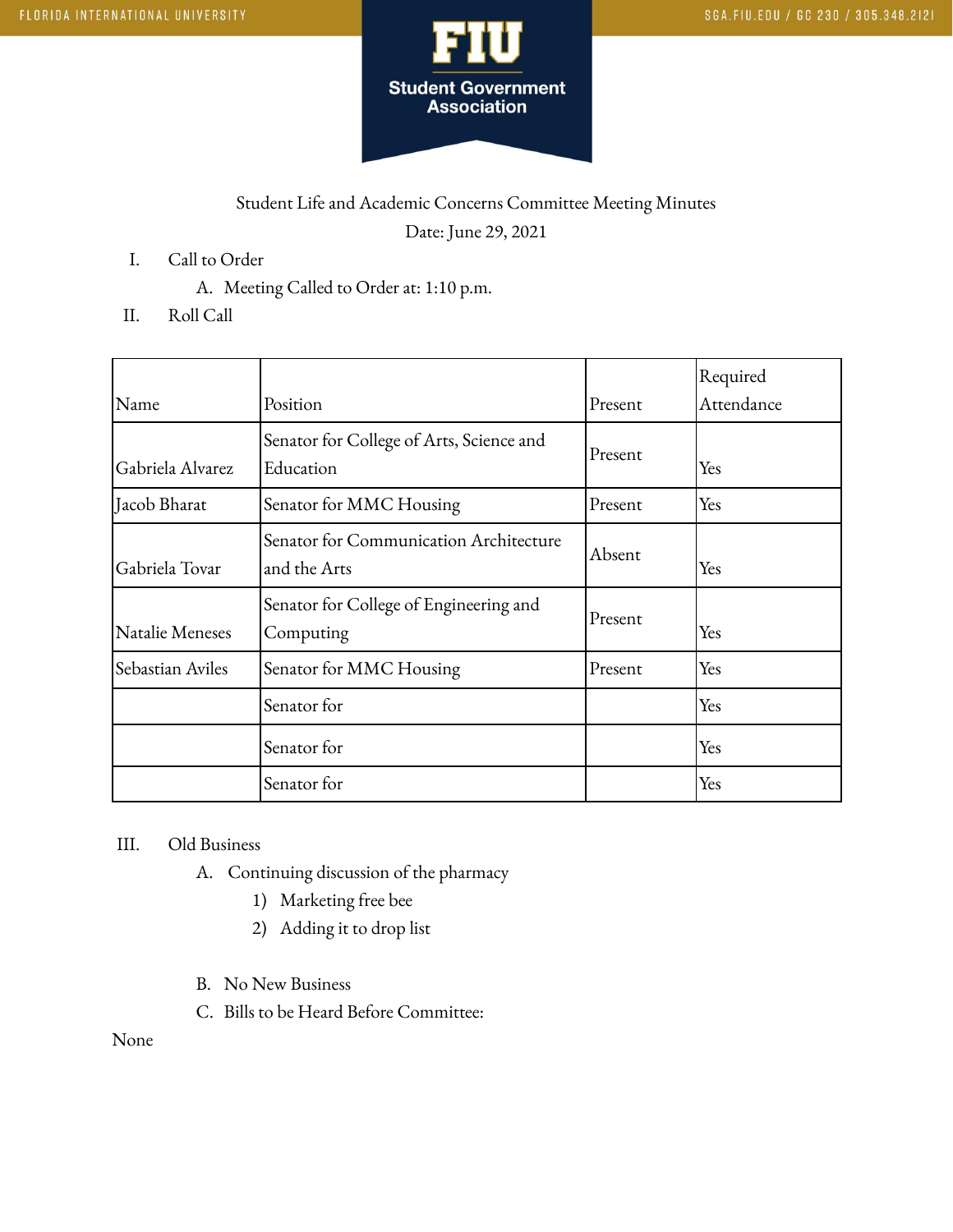## D. SR-00-00

- 1. Debate on the Bill
- 2. Vote

| Name             | Position                                 | Votes |
|------------------|------------------------------------------|-------|
|                  | Senator for College of Arts, Science and |       |
| Gabriela Alvarez | Education                                |       |
| Jacob Bharat     | Senator for MMC Housing                  |       |
|                  | Senator for Communication Architecture   |       |
| Gabriela Tovar   | and the Arts                             |       |
|                  | Senator for College of Engineering and   |       |
| Natalie Meneses  | Computing                                |       |
| Sebastian Aviles | Senator for MMC Housing                  |       |
|                  | Senator for                              |       |
|                  | Senator for                              |       |
|                  | Senator for                              |       |

3. Vote Total

a) 0-0-0

- E. SR-00-00
	- 1. Debate on the Bill
	- 2. Vote

| Name             | Position                                               | Votes |
|------------------|--------------------------------------------------------|-------|
| Gabriela Alvarez | Senator for College of Arts, Science and<br>Education  |       |
| Jacob Bharat     | Senator for MMC Housing                                |       |
| Gabriela Tovar   | Senator for Communication Architecture<br>and the Arts |       |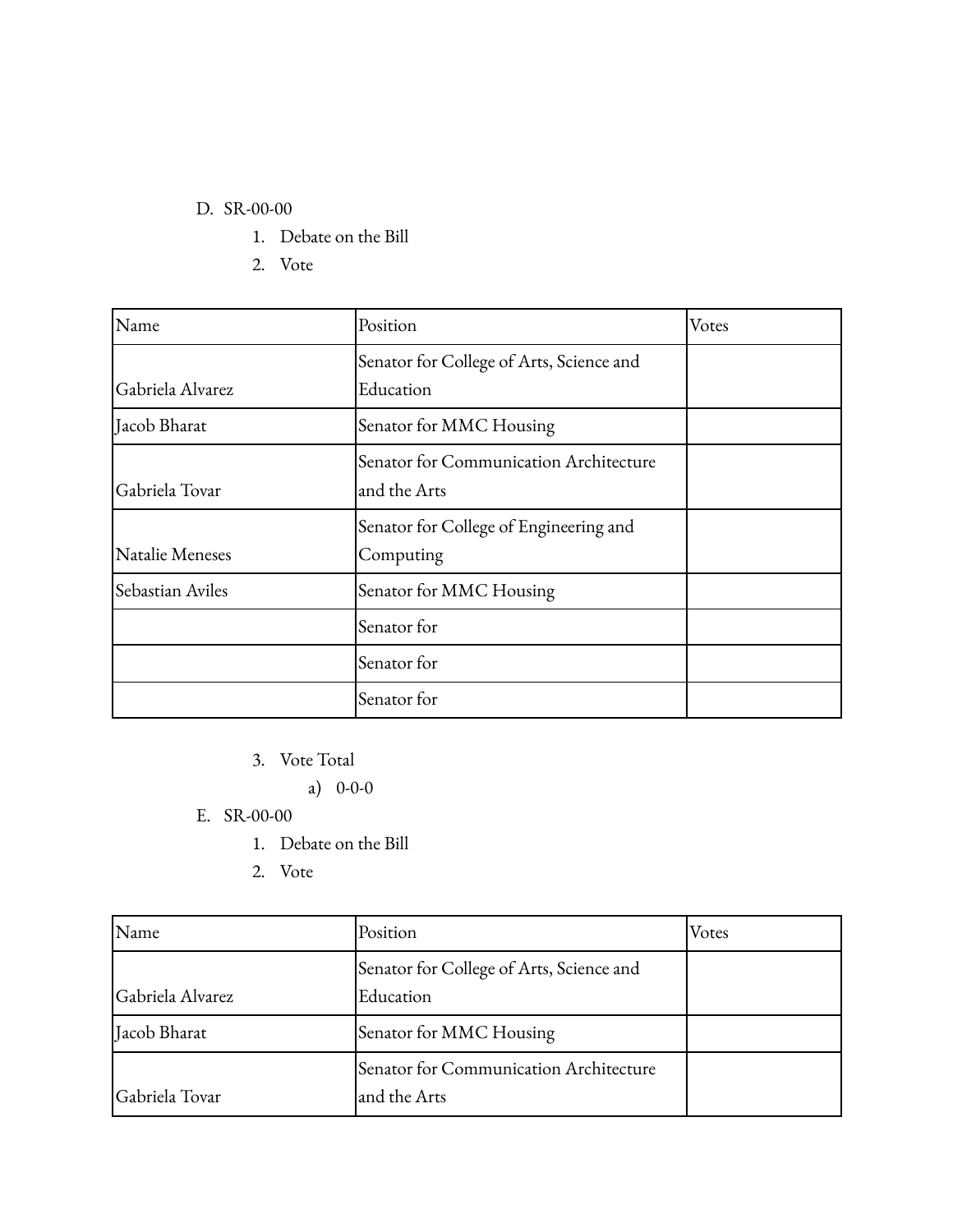|                  | Senator for College of Engineering and |  |
|------------------|----------------------------------------|--|
| Natalie Meneses  | Computing                              |  |
| Sebastian Aviles | Senator for MMC Housing                |  |
|                  | Senator for                            |  |
|                  | Senator for                            |  |
|                  | Senator for                            |  |

- 3. Vote Total
	- a) 0-0-0
- F. SR-00-00
	- 1. Debate on the Bill
	- 2. Vote

| Name             | Position                                               | Votes |
|------------------|--------------------------------------------------------|-------|
| Gabriela Alvarez | Senator for College of Arts, Science and<br>Education  |       |
| Jacob Bharat     | Senator for MMC Housing                                |       |
| Gabriela Tovar   | Senator for Communication Architecture<br>and the Arts |       |
| Natalie Meneses  | Senator for College of Engineering and<br>Computing    |       |
| Sebastian Aviles | Senator for MMC Housing                                |       |
|                  | Senator for                                            |       |
|                  | Senator for                                            |       |
|                  | Senator for                                            |       |

- 3. Vote Total
	- a) 0-0-0